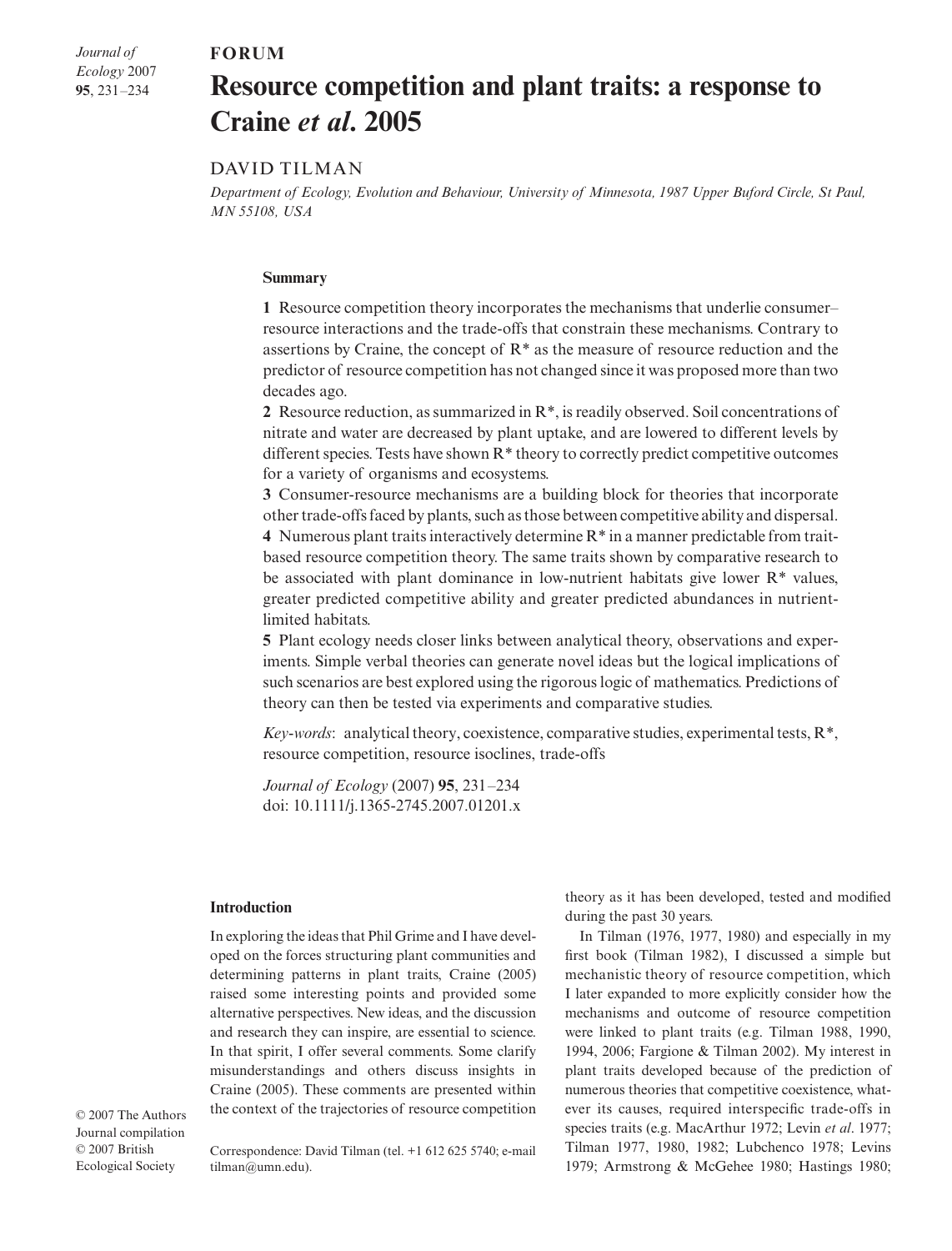Levin *et al*. 1984; Gaines & Roughgarden 1985; Chesson 1986). All trade-offs involve, as their most fundamental basis, the way in which an organism allocates resources or other factors that limit its fitness. My second book presented predictions of a model of competitive trade-offs that assumed that plants differed morphologically solely in terms of differences in biomass allocation to roots, stems and leaves (Tilman 1988). Though trade-offs may rarely be as simple or of as low a dimensionality as in this assumption, this model demonstrated that a simple theory could predict some of the major patterns in plant morphology seen along geographical-scale environmental gradients.

#### **Competition theory and plant traits**

Like any theory that has undergone testing by a variety of scholars for the past 30 years (see reviews by Grover 1997 and Miller *et al*. 2005), the interpretation and application of resource competition theory has been modified in response to these tests. However, the basic mathematical theory of resource competition, including the concept of  $R^*$  and its use as a predictor of competition for a limiting resource, has not changed (i.e. compare Tilman 1977, 1980, 1982, with Tilman 1990, 1997, 2006, and with Fargione & Tilman 2002). Resource competition theory is a simple but mechanistic building block that encompasses the essence of consumer–resource interactions, and thus has been used to construct a wide variety of more complex models (e.g. Tilman 1990, 1994; Holt *et al*. 1994; Grover 1997; Chase & Leibold 2003). Contrary to Craine *et al*. (2005), resource competition theory never predicted that  $RGR<sub>max</sub>$  determined the outcome of competition. Rather, from the inception of resource competition theory, the competitive outcomes have been predicted, *via* analytical theory, to depend on the levels to which each competitor can reduce a single limiting resource (their  $R^*$  values), or, if there are two or more limiting resources/factors, on the positions of resource-dependent zero net growth isoclines, consumption vectors, and resource supply vectors (Tilman 1980, 1982). This prediction was mathematically correct when first made, it continues to hold mathematically even for much more complex models of resource competition, and thus, contrary to the assertion by Craine (2005), has never changed.

Let me elaborate on this point, for it is the basis of a fundamental misunderstanding of Craine (2005). Theory predicts that plant traits affect the outcome of interspecific resource competition via the effects of traits on resource reduction as measured by the R\* values (or isoclines, for two or more resources) of competing species; species influence each other solely because they shade each other, or have an impact upon the availability of water or nitrate or some other resource. R\* values and resource-dependent zero growth isoclines are the embodiment of the effects of species traits on resource reduction; these resource levels, in turn, are

the mechanism by which one species impacts upon another species.

This issue was explored in depth using five different differential equation models of increasing physiological and morphological detail to predict how plant traits determined the outcomes of resource competition. The simplest of these models (Model 1 of Tilman 1977, 1990, 2003) considered only the kinetics of resourcedependent growth of each species and its rate of loss. The most complex differential equation model of resource competition, Model 5, assumed that growth rate depended on tissue nutrient concentrations, that uptake followed Michaelis-Menten dynamics, that nutrients were withdrawn from older tissues and translocated to new tissues as the older tissues senesced, that tissue loss came from both senescence and consumption of tissues by herbivores and pathogens, and that nutrients were recycled via decomposition of litter. Analytical solution of Model 5 predicted that all of the physiological and morphological traits included in the model contributed to the determination of  $R^*$  of a species, and that the outcome of resource competition was determined by these  $R^*$  values. The resulting equation that related R\* to plant traits predicted that well-known physiological traits, such as greater tissue longevity and greater nutrient use efficiency, led to superior competitive ability (lower  $R^*$ ). This provided a mechanistic basis for patterns reported by Chapin (1980) and subsequently by numerous others. The traits known from comparative research to be associated with plant dominance in low-nutrient habitats were predicted by theory to lead to lower R\* values, and thus to greater competitive ability and abundance in nutrient-limited habitats (Fargione & Tilman 2002). It is precisely this sort of model that allows analytical exploration of the six scenarios presented by Craine (2005).

#### **Testing resource competition theory**

The ability of resource competition theory to predict the dynamics and outcome of competition was readily demonstrated in studies of algae and bacteria (Tilman 1976, 1977; Hansen & Hubbell 1980; Tilman *et al*. 1982; Grover 1997; Miller *et al*. 2005). My initial efforts to apply it to terrestrial plants were more problematic. Although theory predicts that the outcome of competition for a limiting resource is determined solely by R\* values, I did not initially see a good way to directly measure R\*, and so tried an approximation (Tilman 1986). I grew seedlings of grassland species for 12 weeks on soils of differing N supply, and used shortterm growth rate (RGR) as a proxy for  $R^*$ , suggesting that higher RGR on low N soil might be indicative of lower R\*.

Within a few years a series of field experiments on five perennial grasses had tested this simplifying assumption against predictions based on directly measured R\* values (Tilman & Cowan 1989; Tilman &

© 2007 The Authors Journal compilation © 2007 British Ecological Society, *Journal of Ecology*  **95**, 231–234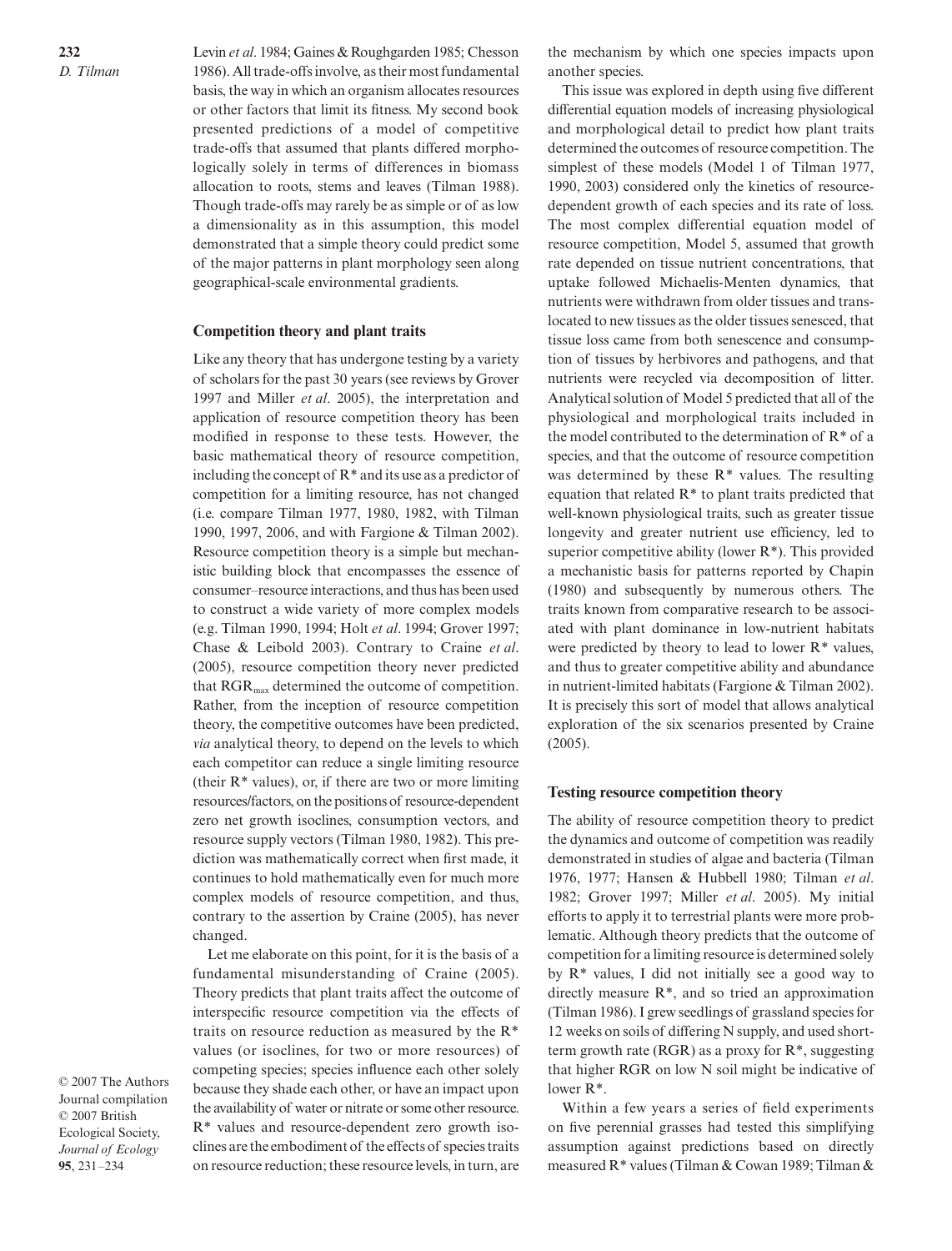*Resource competition and plant traits*

**233**

Wedin 1991a). The measured levels of extractable soil nitrate, the limiting resource, in equilibrial monocultures of each species (Tilman & Wedin 1991a) are, by definition, their R\* values. We found that slow-growing species tended to have lower  $R^*$  values, showing that our guess that high RGR on a low N soil would be associated with low R\* (Tilman 1986) had been wrong. The outcomes of three different kinds of competition experiments among various pairs of these five species on low N soils (Tilman & Wedin 1991a; Wedin & Tilman 1993) were, in all cases, correctly predicted by the observed R\* values of the species. Moreover, in competition plots, measured levels of soil nitrate were reduced down to the R\* value of the winner, and the losing species, which had a higher  $R^*$  value than this, was competitively displaced (Tilman & Wedin 1991b; Wedin & Tilman 1993). Also consistent with theory, competitive outcomes were identical whether species competed as seed vs. seed, via seed invasions into established monocultures of another species, or via vegetative invasion between adjacent monocultures.

The most interesting case was competition via vegetative invasion. When *Schizachyrium scoparium* or *Andropogon gerardi*(which had the lowest R\* values for nitrate) competed against *Agropyron repens* or *Agrostis scabra* (which had the highest R\* values) via vegetative invasion on low N soils, there was no above-ground vegetative invasion. Rather, *Schizachyrium* and *Andropogon* displaced higher R\* species via root growth into and resultant reductions of soil nitrate in the areas initially dominated by the higher  $R^*$  species (Tilman  $\&$ Wedin 1991b; Wedin & Tilman 1993). Contrary to the assertion of Craine (2005) and Craine *et al*. (2005) that diffusion limitation of root nutrient uptake should prevent competitive displacement via resource reduction (the R\* mechanism), essentially complete competitive displacement occurred solely via root competition on these low nitrogen soils.

We have since performed similar long-term field competition experiments among other prairie perennials (Dybzinski & Tilman, in preparation). Our studies support the prediction of theory that species with lower R\* values are competitively dominant. As to plant traits, lower R\* for nitrate is strongly associated with higher root mass (Tilman & Wedin 1991a), which, itself, depends on root tissue density, root longevity and root tissue C:N (Craine *et al*. 2002), suggesting, as did Model 5 (Tilman 1990), that  $R^*$ summarizes and synthesizes the effects of numerous traits on competition.

Craine (2005) asserts that I have offered a 'shifting set of theories that have become reduced in mechanistic detail over time'; that R\* 'can no longer be derived from any mechanistic model'; and that 'R\* has been discredited and no viable model has been offered to replace it'. Quite to the contrary, in Tilman (1977) I tested the predictive abilities of both a simple theory (Model 1) and a more complex model that required measurement of more traits. Interestingly, the simpler

model was better presumably because, with fewer parameters, there was less accumulation of experimental error to cloud predictions. I next offered more complex elaborations of this theory to illustrate the unity between traditional ecophysiological perspectives and resource competition theory (Tilman 1990, 2003). Even our most recent papers derived R\* from both simple and complex mechanistic models precisely to illustrate the links between traits and  $R^*$  (e.g. Fargione & Tilman 2002; Tilman 2006). Finally, a recent review of tests of resource competition theory concluded that its predictions were generally well supported, but urged that more tests be performed (Miller *et al*. 2005). I fully concur with this recommendation.

#### **Final thoughts**

Many challenges remain in the search for a more predictive and mechanistic understanding of plant communities. First, although resource competition theory has done a reasonably good job of predicting competitive outcomes in our field experiments, we have often observed competitive displacement in such experiments, whereas we observe the same species coexisting in nearby natural ecosystems. Such coexistence suggests that our theory and experiments are simplifications that miss important constraints and trade-offs that lead to coexistence in nature. Studies at Cedar Creek Natural History Area, Minnesota, have suggested that coexistence may result from competitioncolonization trade-offs (Gleeson & Tilman 1990; Tilman 1994) or from interspecific differences in rooting depths or seasonality (Fargione & Tilman 2005). Such possibilities, and others, merit much further exploration in a variety of plant communities. Secondly, as articulated in the six scenarios of Craine (2005), neither current models nor field experiments have adequately addressed trait-based trade-offs related to plant foraging strategies for pulsed or spatially patchy nutrients and light. Indeed, light competition remains one of the central enigmas of plant ecology. Deeper exploration of Craine's six scenarios may well uncover important mechanisms of interspecific coexistence. Thirdly, plant ecology needs closer links between analytical theory, observations and experiments. Simple verbal theories based on patterns or perceived mechanisms are an important source of novel ideas. However, our discipline would advance more quickly if the logical implications of such scenarios were explored using the most rigorous language of logic yet invented – mathematics. Experimental and comparative tests of such predictions can then determine whether real organisms display the hypothesized suite of traits in the appropriate habitats, and whether species abundances change as predicted in response to competition and environmental manipulations. I hope that this interchange of ideas can help spur research that combines rigorous theory, experimentation and comparative studies.

© 2007 The Authors Journal compilation © 2007 British Ecological Society, *Journal of Ecology*  **95**, 231–234